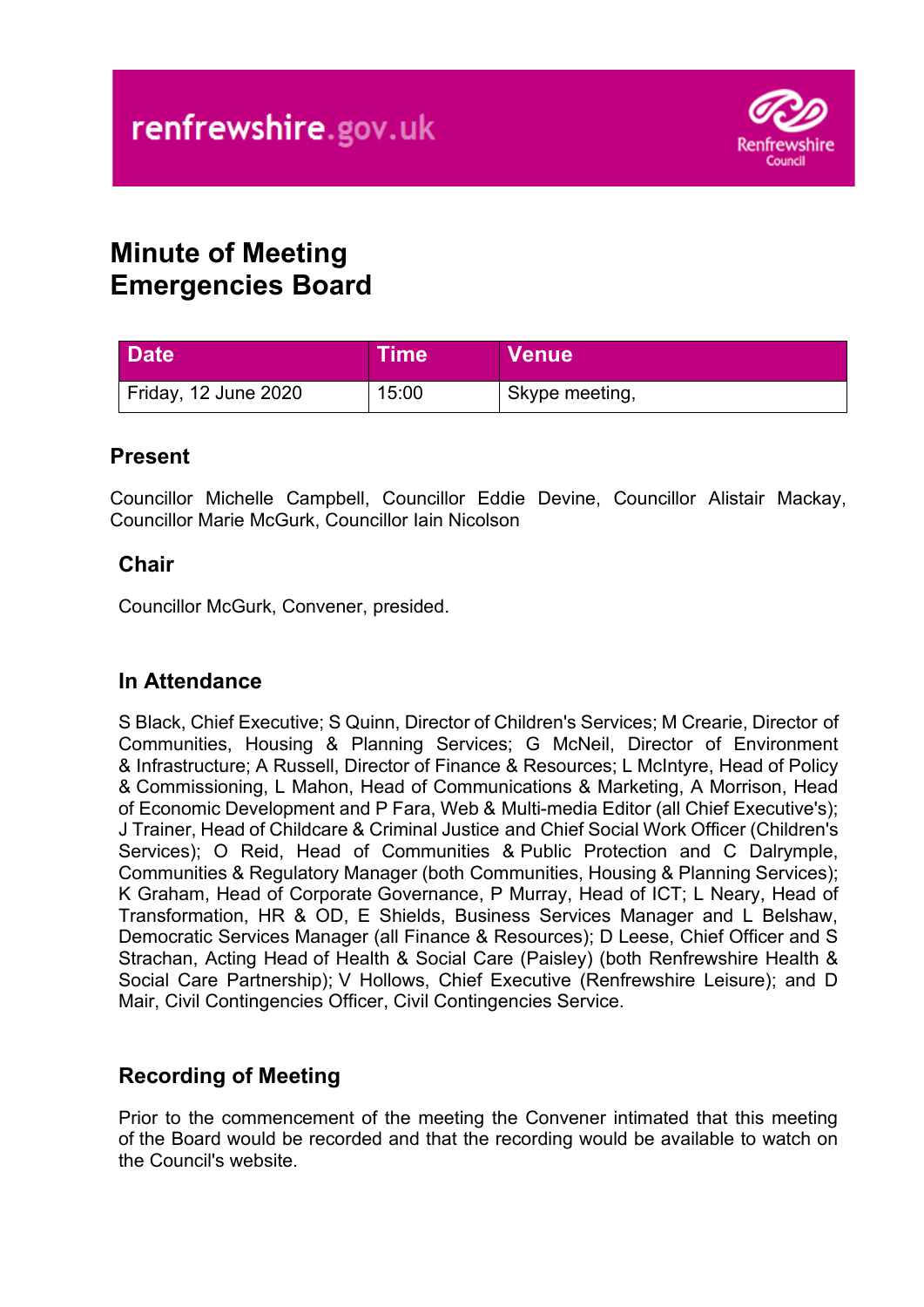## **Declarations of Interest**

Councillor Campbell declared an interest in item 2 on the agenda as she was an employee of NHS Greater Glasgow and Clyde but not in the Council's area and intimated that she would remain in the meeting during consideration of the item.

#### **1 Minute of Previous Meeting**

There was submitted the Minute of the meeting of the Board held on 5 June 2020.

**DECIDED:** That the Minute be approved.

## **2 Update on Covid 19**

There was submitted a report by the Chief Executive relative to the Council's current arrangements and response to the ongoing international Coronavirus, COVID19 pandemic. The report provided information on the national position including the number of cases and deaths at both Scottish and UK levels. The recent publication of updated figures and analysis from the National Records of Scotland was also included which showed that the rate of increase in deaths from COVID-19 was slowing. A summary was also given of policy and guidance updates that had been released since the previous meeting of the Board held on 5 June 2020. It was noted that as at 11 June 2020 there were 291,409 confirmed cases of COVID-19 in hospitals in the UK up from 281,661 reported on 5 June 2020. In Scotland there were now 15,682 confirmed hospital cases (up from 15,553). Of these, 3,995 cases were within the Greater Glasgow and Clyde Health Board area (up from 3,961). In the GGCHB area there were 272 people in hospital (down from 317) and fewer than 5 in intensive care as either confirmed or suspected cases.

The report intimated that at a Scottish level the latest National Records of Scotland (NRS) report showed that at 7 June 2020, there had been a total of 4,000 deaths registered in Scotland where COVID-19 was mentioned on the death certificate – up 89 from 3,911 deaths registered up to 31 May 2020. The NRS analysis also provided continuing indicators of progress in how the country was responding to the outbreak. In addition, the NRS information also provided additional detail to understand the position and changing impact of the outbreak in Renfrewshire and this week, the data showed a continuation in the suppression of the virus at a local level. However, Renfrewshire still had the fifth highest death rate in Scotland.

The report referred to the introduction of quarantine measures; the continuation of shielding arrangements; funding announcements and the impact of the virus on the Scottish and Renfrewshire economies. It was noted that officers were at an early stage of preparing an Economic Recovery Plan for Renfrewshire.

The report provided an update on the Council's services in terms of Phase 1 of the Scottish Government's recovery plan including the return of children to school on 11 August 2020; the Spaces for People Fund, cycling; support for care at home, and for shielded and vulnerable people and oversight of care homes, test and protect arrangements, support for employees, sourcing and stocks of PPE and staff testing.

The report also considered the easing of lockdown identified in Phase 2 of the Scottish Government's recovery plan which was due to commence on 18 June 2020. However,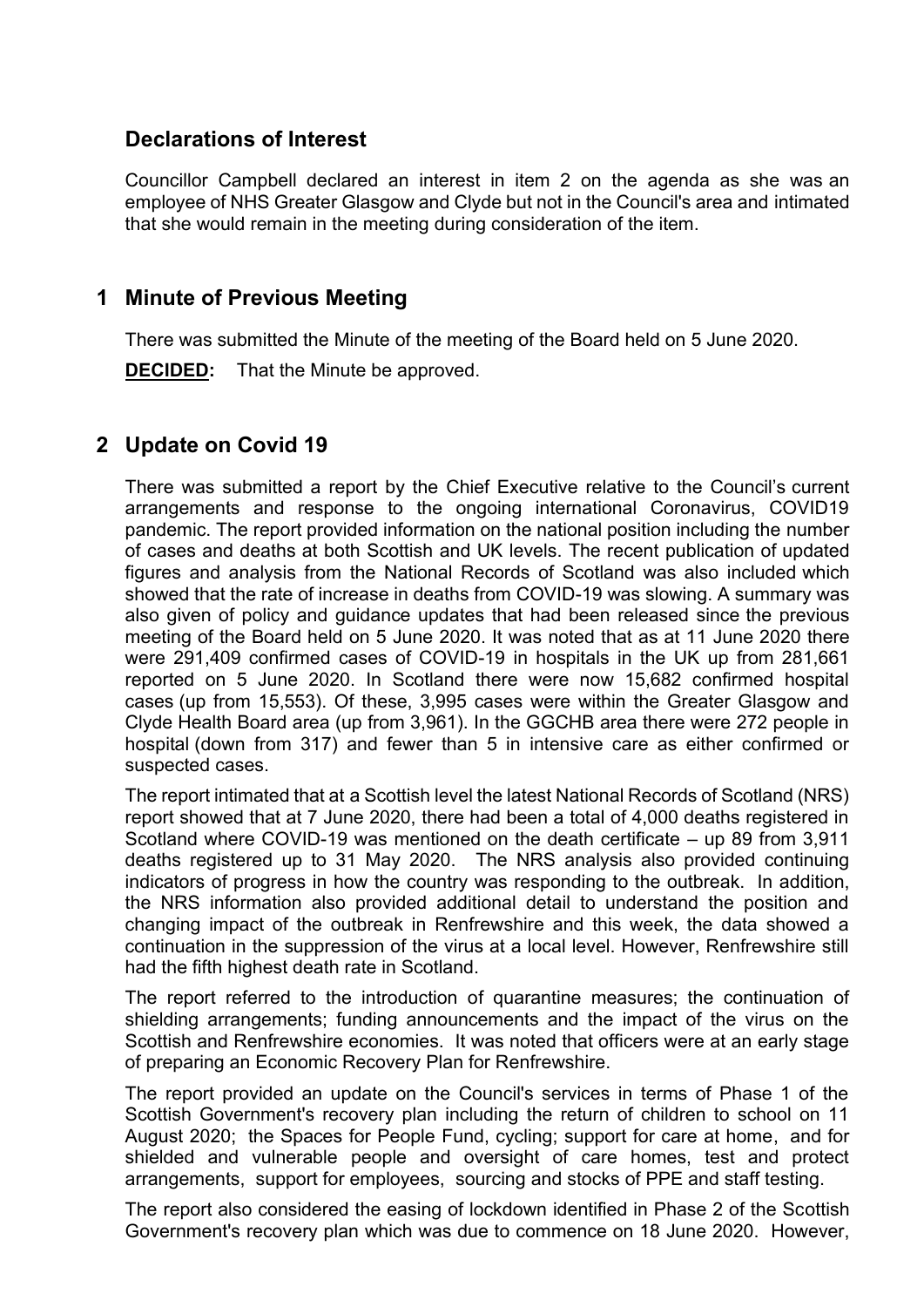the report noted that the Scottish Government had highlighted that these steps would only be taken if current indications that the virus was suppressed continued, that the Trace and Protect programme continued to operate effectively and that the NHS continued to cope well. At this stage it remained unclear which elements of the Phase 2 lockdown plans reported to Board previously would be implemented, but from statements made by the First Minister, the Phase 2 planned measures could be introduced on a phased basis over a period of time rather than all being implemented immediately.

Members heard from the Chief Executive in relation to the national and local picture in relation to care home deaths; from the Acting Head of Health & Social Care (Paisley) in relation to care home admissions, including isolation arrangements, end of life visiting arrangements, testing of care home staff and residents and noted that as since 23 May 2020 there had been no positive tests of Covid-19 in any Renfrewshire care home; from the Head of Economic Development in relation to the support and financial assistance for businesses and the self employed, noting that to date £23m of funds had been distributed; that there were 23,000 employees on furlough and in relation to the approach to cafes and bars with outdoor areas seeking to open, including a one-stop-shop; from the Director of Children's Services in relation to the arrangements for children returning to school on 11 August 2020; from the Director of Environment & Infrastructure on safe routes to school; and from the Business Services Manager on the increasing numbers of Universal Benefit claims and the impact of this on the Council Tax reduction scheme caseload.

Officers responded to members questions and it was proposed (a) that, if the information could be obtained, members be provided with the number of deaths that had occurred as a result of Covid-19 only without any underlying medical conditions; and (b) that in relation to mitigating the economic impact of the Covid-19 crisis on Renfrewshire, whilst recognising that a report would be submitted to the meeting of the Leadership Board to be held on 16 September 2020, that actions being taken towards economic recovery continued to be reported to and recognised by meetings of the Emergencies Board. This was agreed.

#### **DECIDED:**

(a) That the current national and local situation with regards to COVID-19 and the impact on communities, businesses and the Council and its partners be noted;

(b) That the response measures being put in place by the Council and its partners be noted;

(c) That, if the information could be obtained, members be provided with the number of deaths that had occurred as a result of Covid-19 only without any underlying medical conditions; and

(d) That in relation to mitigating the economic impact on Renfrewshire of the Covid-19 crisis, whilst recognising that a report would be submitted to the meeting of the Leadership Board to be held on 16 September 2020, that actions being taken towards economic recovery continued to be reported to and recognised by meetings of the Emergencies Board.

## **3 Understanding Covid-19 Risk, Impacts and Outcomes**

There was submitted a report by the Chief Executive relative to some of the data that was available to help the Council understand the nature and impact of the Covid-19 pandemic in Renfrewshire and across Scotland. The report intimated that data on the number of positive cases of and deaths due to covid-19 was reported weekly to the Emergencies Board. This report considered the data in detail together with additional data and insight at a local and national level and highlighted the potential wider impact on Renfrewshire's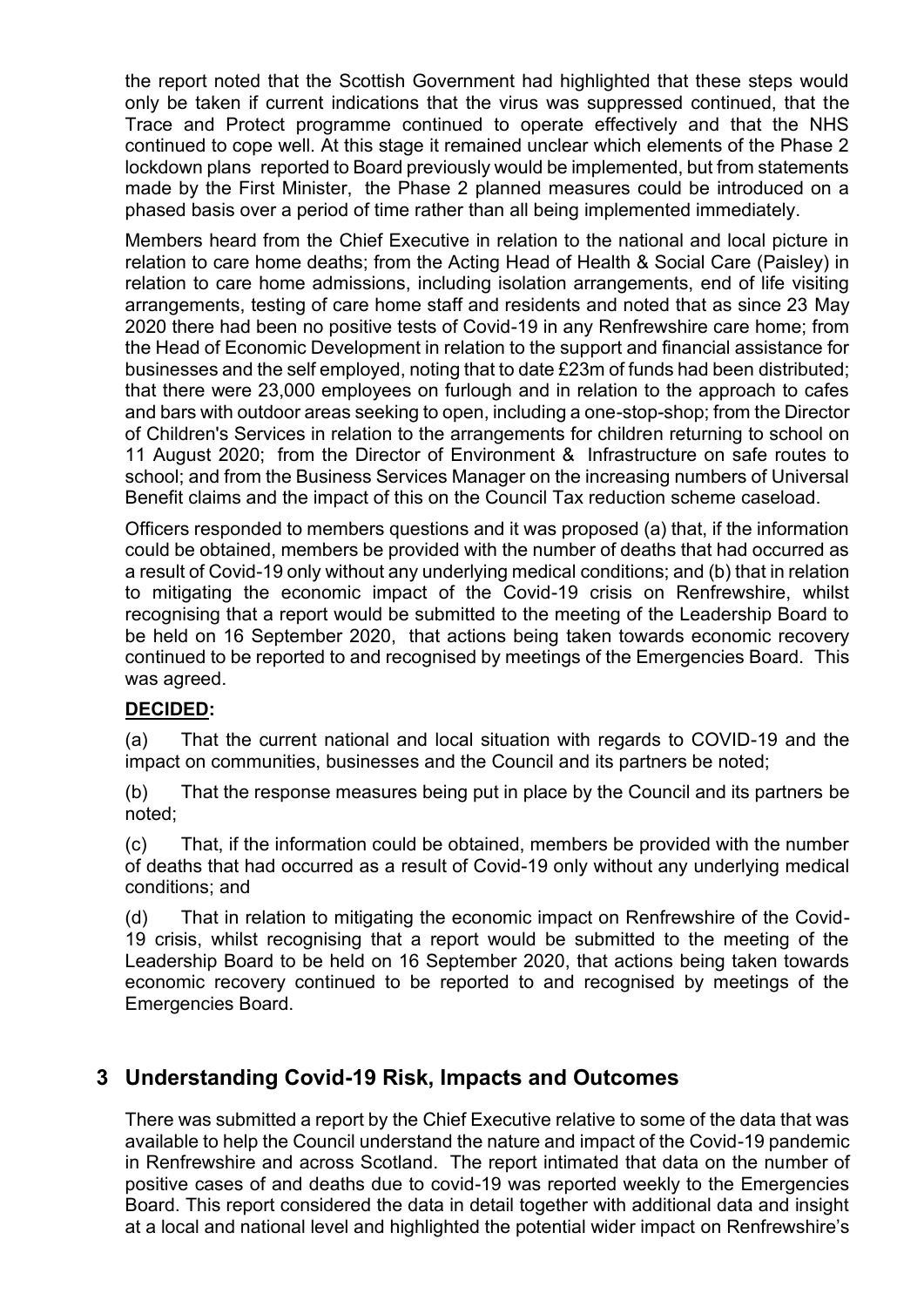communities and recommended that this impact was considered as the Council's recovery response was considered with partners.

The report referred to risk infection and transmission and considered the report by Glasgow-based data analytics company Scotianomics which provided a community-risk index of Scotland's 354 council wards, ranking them from most to least at risk of exposure to Covid-19 according to a range of variables. It was noted that their modelling showed the Clyde Valley as the highest risk area in Scotland due to population density, good connectivity and existing health issues. All Renfrewshire wards were within the 80 most at risk wards in Scotland, the most at risk ward being Paisley Southeast (29) and the least at risk ward being Paisley Northwest (77).

The report considered Covid-19 deaths, Non-covid-19 deaths and bereavement and noted that across Scotland and the UK, research, analysis and commentary had been published relating to the factors impacting death rate and deprivation sat alongside age, gender, ethnicity and occupation as contributory factors for an individual's survival chances.

The report referred to those members of the community who were in the 'shielding' group and noted that as at 10 June there were 5,878 Renfrewshire residents in this group. In addition to those shielding, there was a further group of citizens ('group 2') who were likely to be more vulnerable to poor outcomes should they contract the virus; this included the over 70s, pregnant women and people who were normally advised by their GP to get the seasonal flu vaccination. The report highlighted the challenges faced by these groups.

The report outlined the health, social and economic impact of the virus, particularly on those communities already suffering deprivation and noted that at a Scottish level, the Scottish Government had announced that an expert advisory board was to be established which would listen to and learn from people with lived experience of poverty and inequality.

In relation to the recovery response, the report concluded that the existing research, analysis and understanding of Renfrewshire communities and work with community planning partners, put the Council in a good position to ensure its policy response, collaborative recovery planning and combined support took due cognisance of the particular needs of these groups, communities and families.

It was proposed that when further information was available on the impact of Covid-19 on black and minority ethnic groups was available that this be made available to members together with actions proposed to mitigate this. This was agreed.

#### **DECIDED:**

(a) That the report be noted;

(b) That it be agreed that the impacts and inequalities across different communities in Renfrewshire be considered as the Council developed the recovery response; and

(c) That when further information was available on the impact of Covid-19 on black and minority ethnic groups was available that this be made available to members together with actions proposed to mitigate this.

## **4 Items for Decision by the Board**

It was noted that there were no items for decision by the Board.